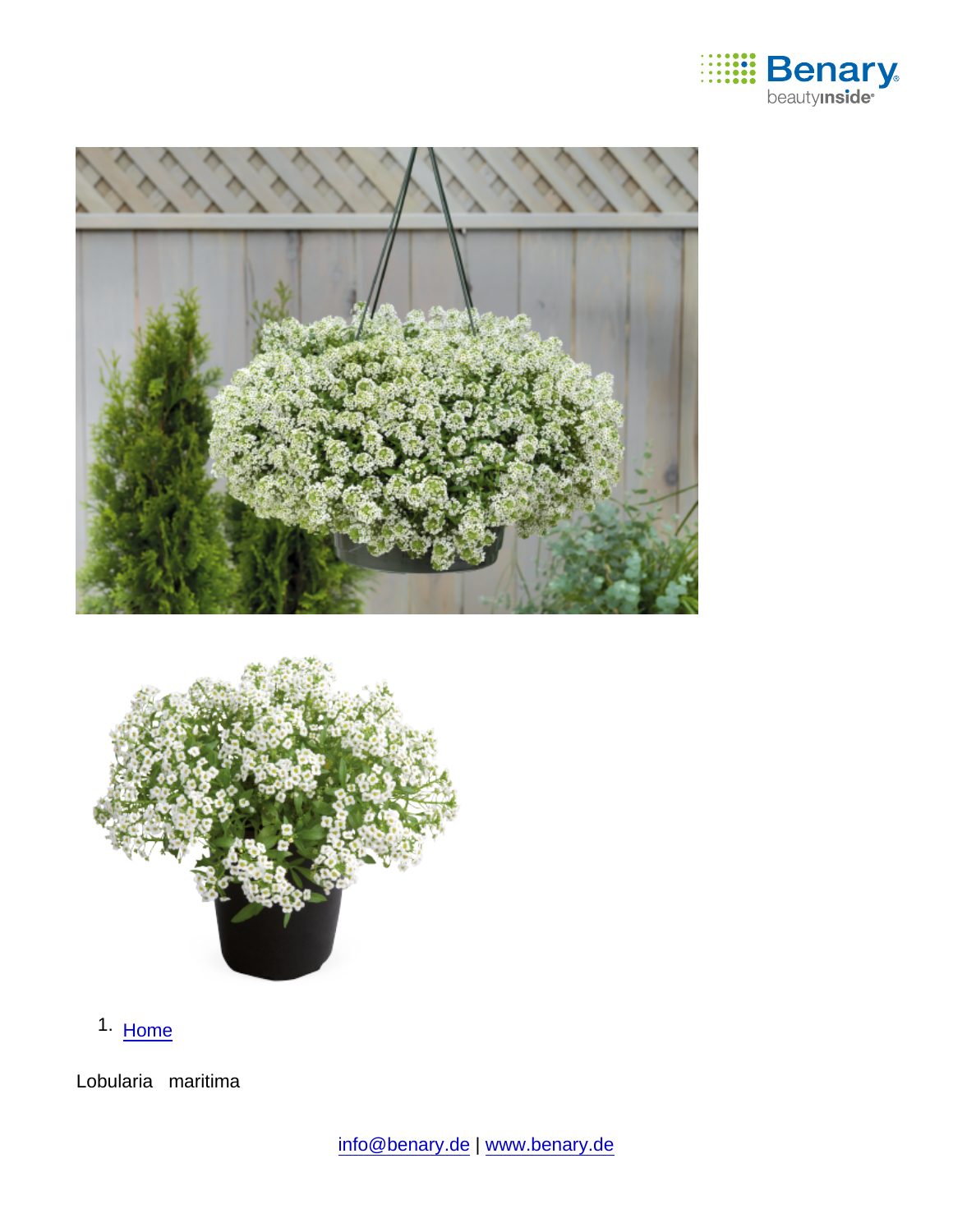

# Giga

• Perfect for pots, baskets and borders

[Bookmark](https://www.benary.com/flag/flag/product/6007?destination&token=L4JsoX0CHYvEEIfjvJbMHelLMyghNIARBTCblp3SAF0) [Recommend](mailto:?subject=Benary Lobularia maritima &body=https://www.benary.com/print/pdf/node/6007) Print Crop Time Spring: 9 - 10 weeks Height 3 ? / 8 cm Exposure Sun - Partial shade Seed Form Raw Seed, Multipelleted Seed Best Uses Bedding, Rockery

# Culture guide

Usage

Plant for bedding, a good ground cover for border

#### Sow time

March-August End July for flowering in pots from September onwards; Outdoor forcing (frost free): from April onwards

Sowing method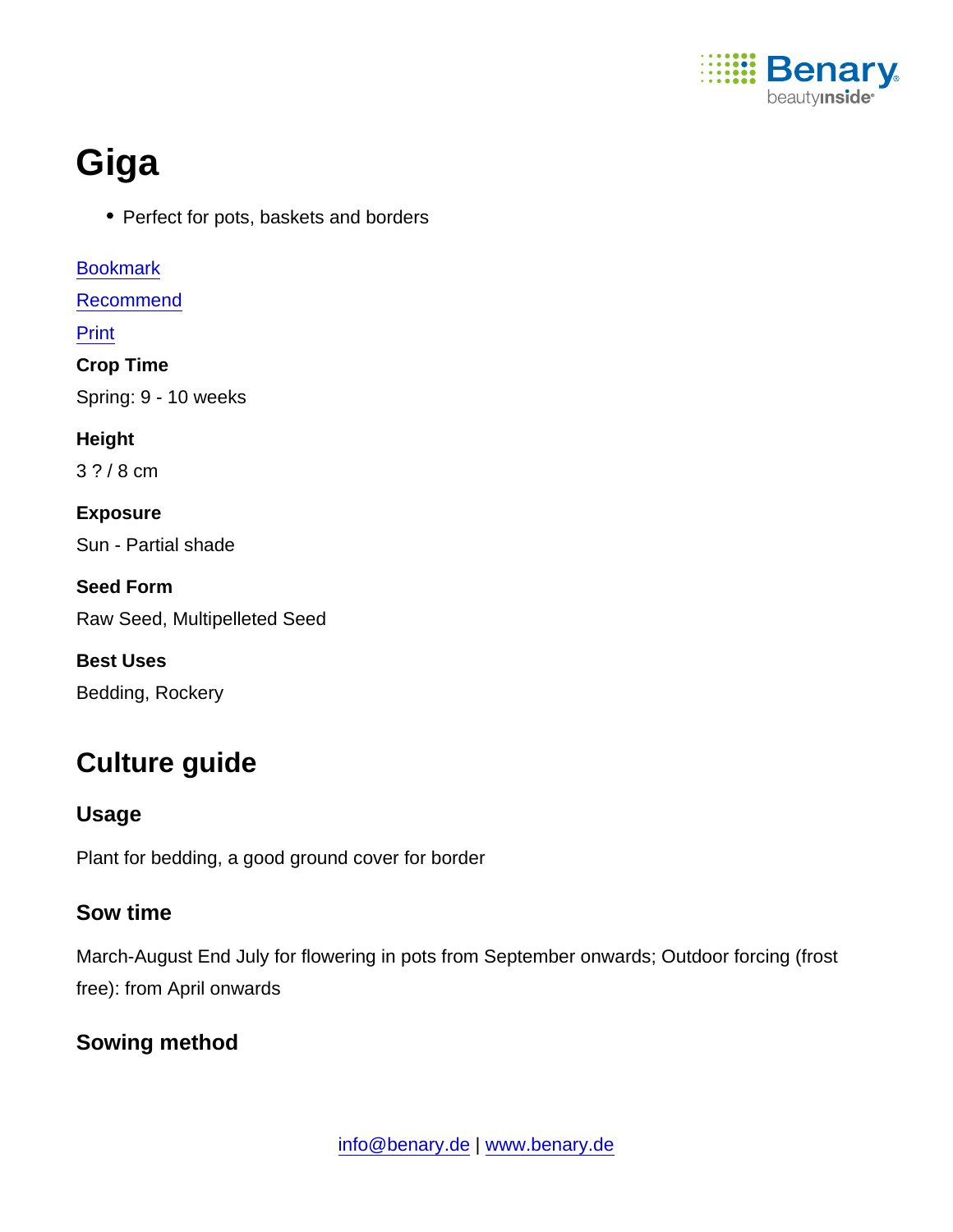

3-5 seeds per plug, sowing directly into final pot is recommended

#### **Germination**

2-4 days: Do not cover seed as light aids germination. Maintain uniform, but not overly wet moisture levels. Dampen soil well before placing into germination chamber when using multipelleted seed. Use a well-drained medium as Alyssum can be susceptible to damping off. Maintain temperatures of 75-80 °F (24-27 °C) and relative humidity levels of 95 %.

#### Growing on

Alyssum prefers cool finishing temperatures. Maintain 50-55 °F (10-13 °C) night temperatures and 55-60 °F (13-16 °C) day temperatures. Fertilize every other irrigation 150-200 ppm nitrogen in a well-balanced fertilizer.

#### Media

Use a well-drained, growing substrate with 0-30 % clay, 0-15 % parts (e. g. perlite, bark), 1-1,5 kg/m<sup>3</sup> complete balanced fertilizer, iron-chelate, micronutrients, pH: 5.5-6.2.

## **Temperature**

Grow at 13-15 °C during daytime and at 10-12 °C during night. Temperatures above 16 °C will support stretching of the shoots and an application of growth regulators will become necessary. Lobularia does not tolerate temperatures below -2 °C.

## **Fertilization**

Low-moderate fertilization levels are required. Fertilize the crop weekly with 100-150 ppm nitrogen, using alternating a potassium balanced fertilizer and a calcium nitrate fertilizer (N: K?Oratio: 1:1,5). Avoid high ammonium and high nitrogen levels. Prevent magnesium deficiency by applying magnesium sulphate (0,025 %) 1-2 times and in case of iron deficiency (above pH 6.0) apply iron-chelate for 1-2 times.

Tip